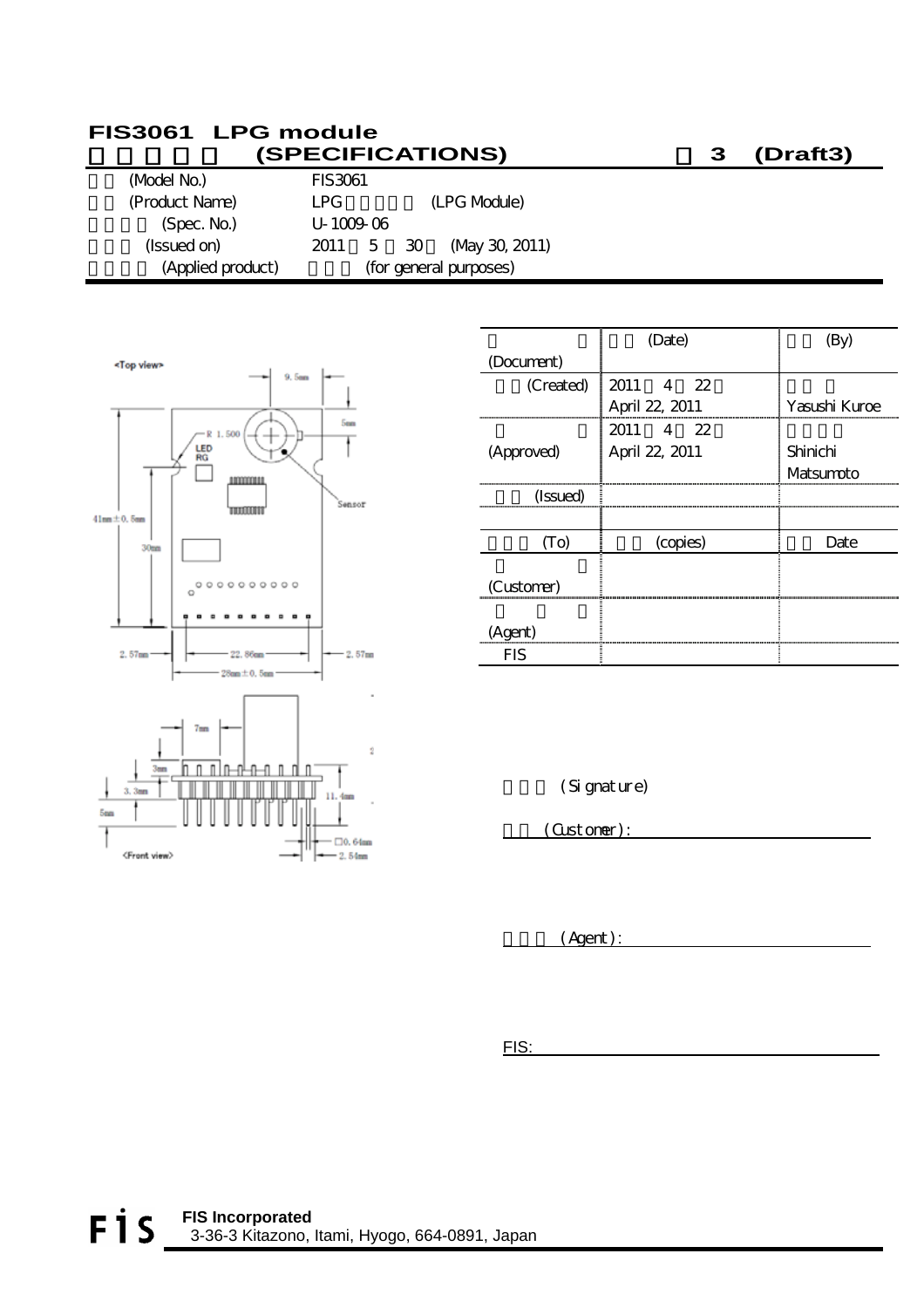|            | <b>SPECIFICATIONS</b> | FİS | <b>FIS Incorporated</b> |
|------------|-----------------------|-----|-------------------------|
| Parts Name | LPG Module            |     | Specification No.       |
| Model      | FIS3061               |     | U-1009-05               |

### 1. **(Contents)**

| (CONTENTS)                                     |                         |
|------------------------------------------------|-------------------------|
| (SCOPE)                                        | $\mathbf{2}$            |
| (PARTS NAME/NUMBER)                            | 2                       |
| (ABSOLUTE MAXIMUM RATINGS)                     | $\overline{2}$          |
| (RECOMMENDABLE DRIVING CONDITIONS)             | $\overline{\mathbf{3}}$ |
| <b>(EXTERNAL VIEW)</b>                         | $\overline{\mathbf{3}}$ |
| (CONNECTOR PIN SPECIFICATIONS)                 | 4                       |
| (INITIAL OPERATION)                            | 5                       |
| (SENSOR DRIVING SPECIFICATIONS)                | $\overline{\mathbf{5}}$ |
| (ALARMSPECIFICATIONS)                          | $\overline{5}$          |
| (MALFUNCTION CUTPUT)<br>ML                     | 6                       |
| <b>RESET</b>                                   | 6                       |
| NON-USE TERNINALS<br>(CAL)<br>(MDF)            | 6                       |
| (CUALITY DATA)<br><b>SERIAL</b><br><b>RST)</b> | 6                       |
| (LED OUTPUT SPECIFICATIONS)<br><b>LED</b>      | 8                       |
| (MECHANICAL CHARACTERISTICS)                   | $\overline{\mathbf{8}}$ |
| (MODEL NO. AND PRODUCTION LOT NO.)             | $\overline{9}$          |
| (ANTI-HUMIDITY MATERIAL)                       | $\overline{9}$          |
| <b>TIMING CHART)</b>                           | $\boldsymbol{9}$        |
| (CIRCUIT DRAWING)                              | 10                      |
| (NOTES)                                        | 10                      |
| (RELATED DOCUMENTS)                            | 11                      |
| (QUALITY ASSURANCE)                            | 11                      |
| (HANDLING OF THIS SPECIFICATION)               | 11                      |
|                                                |                         |

(Attached documents);

(Product drawing)

#### 履歴 (Revision history)

|              | $\sim$ $\cdot$<br>(Date) | (Contents)             | (Created      |
|--------------|--------------------------|------------------------|---------------|
|              |                          |                        | by)           |
|              | 2010 9 9                 | (Draft 1 created)      |               |
| (Draft 1)    | September 9, 2010        |                        | Yasushi Kuroe |
| 2            | 2011<br>4 16             | (Draft 2 created)<br>2 |               |
| (Draft $2$ ) | April 16, 2011           |                        | Yasushi Kuroe |
|              |                          |                        |               |
|              |                          |                        |               |
|              |                          |                        |               |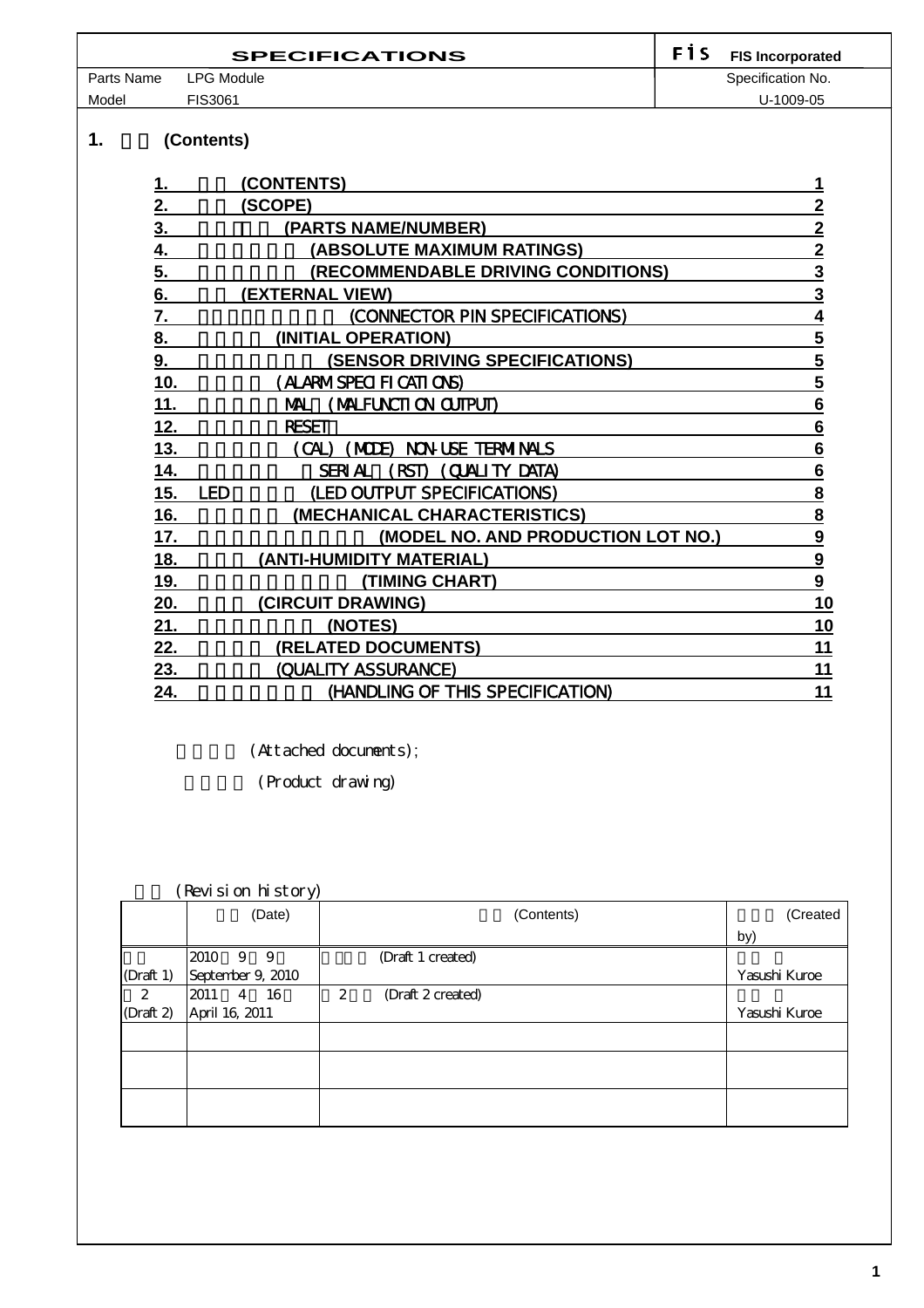

#### **4.** *Absolute Maximum Ratings*

| (Parameter)                   | (Symbol)                                                         | (Maximum Rating)      | (Remark)                   |  |
|-------------------------------|------------------------------------------------------------------|-----------------------|----------------------------|--|
|                               | <b>VDD</b>                                                       | $-0.3v$<br>$\Omega$   |                            |  |
| (Power supply voltage)        |                                                                  |                       |                            |  |
|                               | <b>VIN</b>                                                       | $-0.3v$<br>$VDD+0.3v$ |                            |  |
| (Input voltage)               |                                                                  |                       |                            |  |
|                               | <b>VOUT</b>                                                      | $-0.3v$<br>$VDD+0.3v$ |                            |  |
| (Output voltage)              |                                                                  |                       |                            |  |
|                               | Ta                                                               | 120<br>10<br>(sec)    |                            |  |
| (High temperature)            |                                                                  |                       |                            |  |
|                               | Top                                                              | $-10$<br>50           |                            |  |
| (Operating temperature range) |                                                                  |                       | (Without dew condensation) |  |
|                               | Tst                                                              | $-40$<br>60           |                            |  |
| (Storage temperature range)   |                                                                  |                       | (Without dew condensation) |  |
| (Others)                      |                                                                  |                       |                            |  |
|                               | (Should not be contaminated by organic solvents such as IPA, and |                       |                            |  |
|                               | siloxane compound.                                               |                       |                            |  |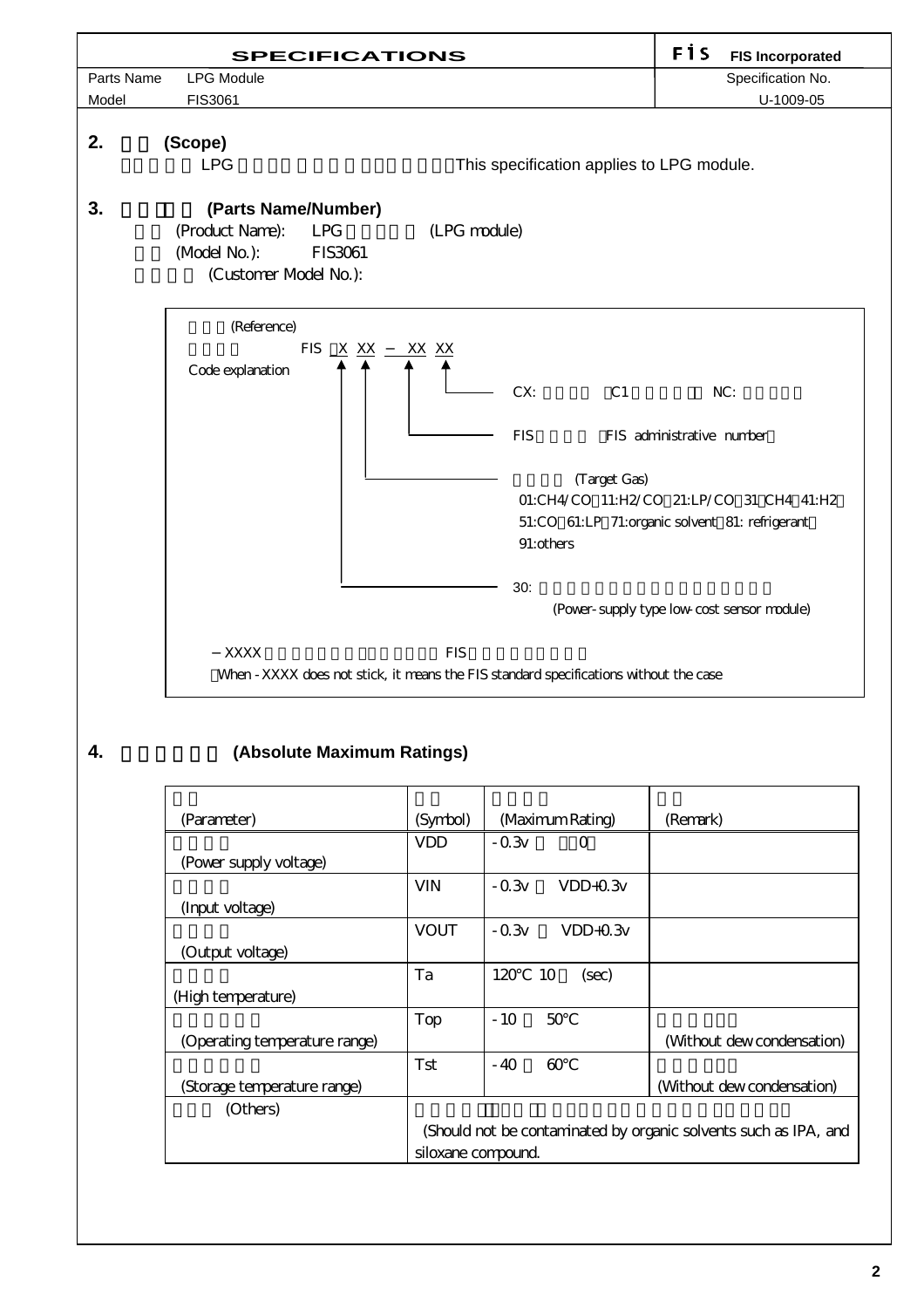| <b>SPECIFICATIONS</b> | <b>F</b> 1 S FIS Incorporated |
|-----------------------|-------------------------------|
| LPG Module            | Specification No.             |

Parts Name LPG Module Specification No. Model FIS3061 U-1009-05

#### **5. (Recommendable driving conditions)**

| (Parameter)               |             | (Condition)                | (Remark)                |
|---------------------------|-------------|----------------------------|-------------------------|
|                           | (Symbol)    |                            |                         |
| (Power supply)            | <b>VDD</b>  | $DC50 \pm 2$               |                         |
|                           |             | 35mA                       | 5msec<br>A              |
| (Average                  | Ip          |                            |                         |
| current consumption)      |             |                            | $0.17$ msec             |
|                           |             |                            | Rush current. 1A        |
|                           |             |                            | (during 0.17 msec every |
|                           |             |                            | $5$ msec $)$            |
| HT                        | <b>VIOH</b> | $VDD \times$ 0.8 $VDD$     |                         |
| (High-level IO voltage)   |             |                            |                         |
| <b>LOW</b>                | <b>VIOL</b> | $VDD \times Q$<br>$\alpha$ | (Output                 |
| (Low level IO voltage)    |             |                            | A<br>current)           |
|                           |             | 24<br>(More than 24        |                         |
| (Pre-heating time before) |             | hours)                     | (No pre-heating         |
| gas alarminspection)      |             |                            | is necessary for easy   |
|                           |             |                            |                         |
|                           |             |                            | inspection)             |
| (Mounting                 |             | (Any direction)            |                         |
| direction)                |             |                            |                         |

### **6.** (External view)

(without case)

| ( <i>v</i> echoù case) |                                                                                  |
|------------------------|----------------------------------------------------------------------------------|
|                        | 0000000000                                                                       |
| (Header Pin)           | pitch 254mm<br>T10B-SQ JST                                                       |
| (Dimensions)           | $28 \times 41 \times 20$ (H) mm                                                  |
| (Weight)               | 5g                                                                               |
| (Mounting method)      | $\mathbf P$<br>10                                                                |
|                        | (Solder header pins to PCB. Tighten up a screw or gum up by hot- melt adhesive.) |

| (with case)       |                                   |               |
|-------------------|-----------------------------------|---------------|
|                   |                                   |               |
|                   |                                   |               |
| (Connector)       | <b>BH10B-PASK JST</b>             | PAP-10V-S JST |
| (Dimensions)      | $31\times 44\times 20$ (H) mm     |               |
| (Weight)          | 16g                               |               |
| (Mounting method) | $\overline{c}$<br>5 <sub>mm</sub> |               |

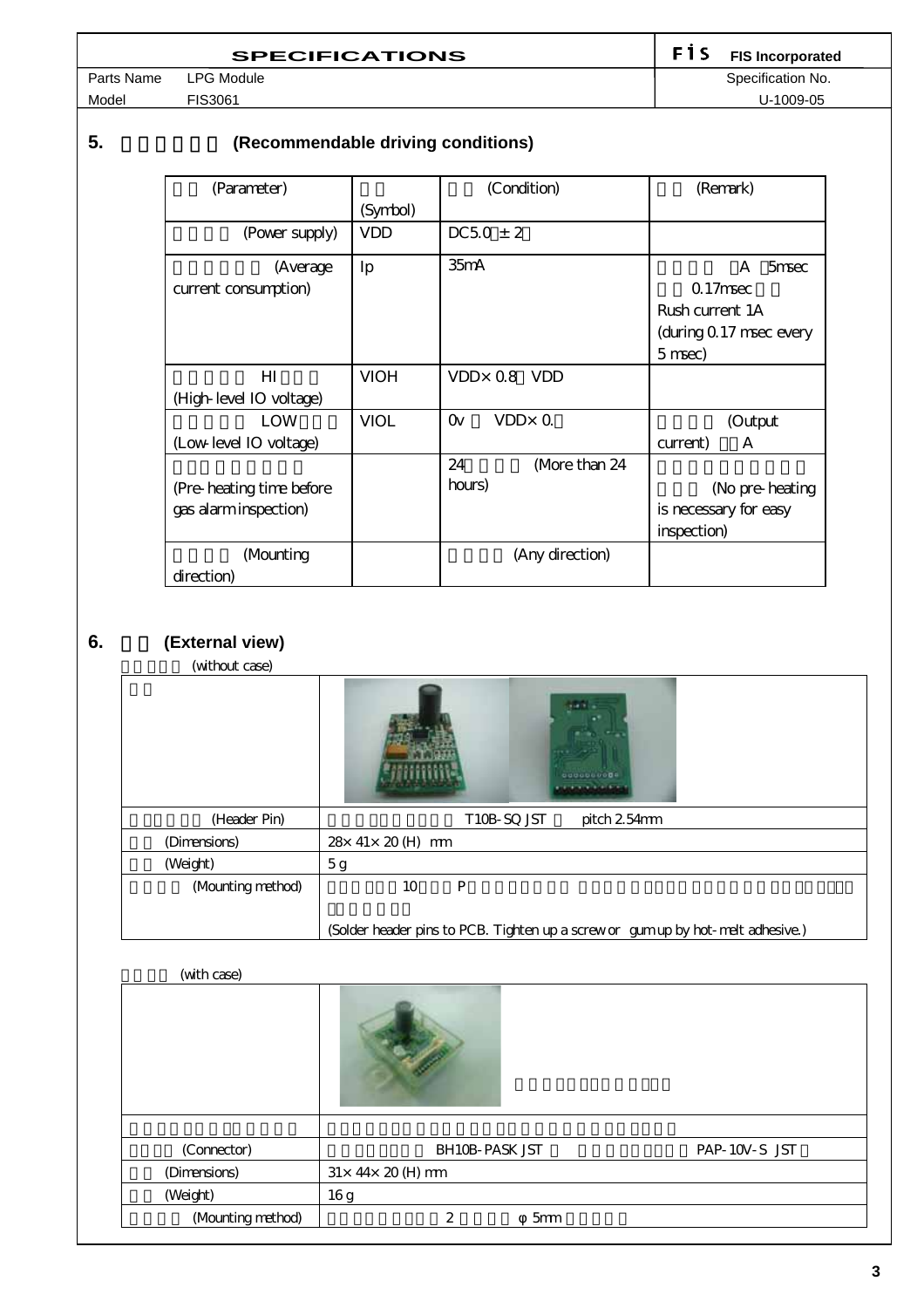# **SPECIFICATIONS**<br> **EPG Module**<br> **EPG Module**<br> **PG Module**

Model FIS3061 U-1009-05

Parts Name LPG Module Specification No.

#### **7. Connector pin specifications**)

|                   |                |          |                           | (Functions)                                       |
|-------------------|----------------|----------|---------------------------|---------------------------------------------------|
| (N <sub>O</sub> ) | (Name)         | (I/O)    | (Active)                  |                                                   |
| 1                 |                |          |                           | DC $5.0x \pm 2\%$                                 |
| (VDD)             | (Power supply) |          |                           |                                                   |
| $\overline{2}$    | <b>GND</b>     |          |                           | DCO                                               |
| (VSS)             |                |          |                           |                                                   |
| 3                 |                |          | $\mathbf{L}$              | (Malfunction output)                              |
| (MAL)             | (Malfunction   | (Output) |                           | (CMOS output)<br><b>CMOS</b>                      |
|                   | output)        |          |                           |                                                   |
|                   |                |          | H                         | (Malfunction output)                              |
|                   |                | (Output) |                           | (Open collector)                                  |
|                   |                |          |                           |                                                   |
| 4                 |                |          | L                         | (Gas alarmoutput)                                 |
| (Gas)             | (alarm output) | (Output) |                           | (CMOS output)<br><b>CMOS</b>                      |
|                   |                |          |                           |                                                   |
|                   |                |          | $\boldsymbol{\mathrm{H}}$ | (Gas alarmoutput)                                 |
|                   |                | (Output) |                           | (Open collector)                                  |
|                   |                |          |                           |                                                   |
| $\overline{5}$    |                |          |                           | (Non-use)                                         |
| $\big)$           | (Non-use)      |          |                           |                                                   |
| 6                 |                |          | $\boldsymbol{\mathrm{H}}$ | (Quality data output)                             |
| (SERIAL)          | (Non-use)      | (Output) |                           |                                                   |
|                   |                |          |                           | (Serial output for sensor signal, used dates, the |
|                   | (For quality   |          |                           | number of alarms)                                 |
|                   | confirmation   |          |                           | <b>CMOS</b><br>(CMOS output)                      |
|                   |                |          |                           |                                                   |
| $\boldsymbol{7}$  |                |          | H                         | (Quality data request)                            |
| (RST)             | (Non-use)      | (Input)  |                           | (Pull-down)                                       |
|                   |                |          |                           |                                                   |
|                   | (For quality   |          |                           |                                                   |
|                   | confirmation)  |          |                           |                                                   |
| 8                 |                |          |                           | (For factory setting)                             |
| (CAL)<br>9        | (Non-use)      |          |                           |                                                   |
|                   | (Reset)        |          | $\mathbf{L}$              | (Reset)                                           |
| (RESET)           |                | (Input)  |                           | (Pull-up)                                         |
| 10                |                |          |                           | (For factory setting)                             |
| (MODE)            | (Non-use)      |          |                           |                                                   |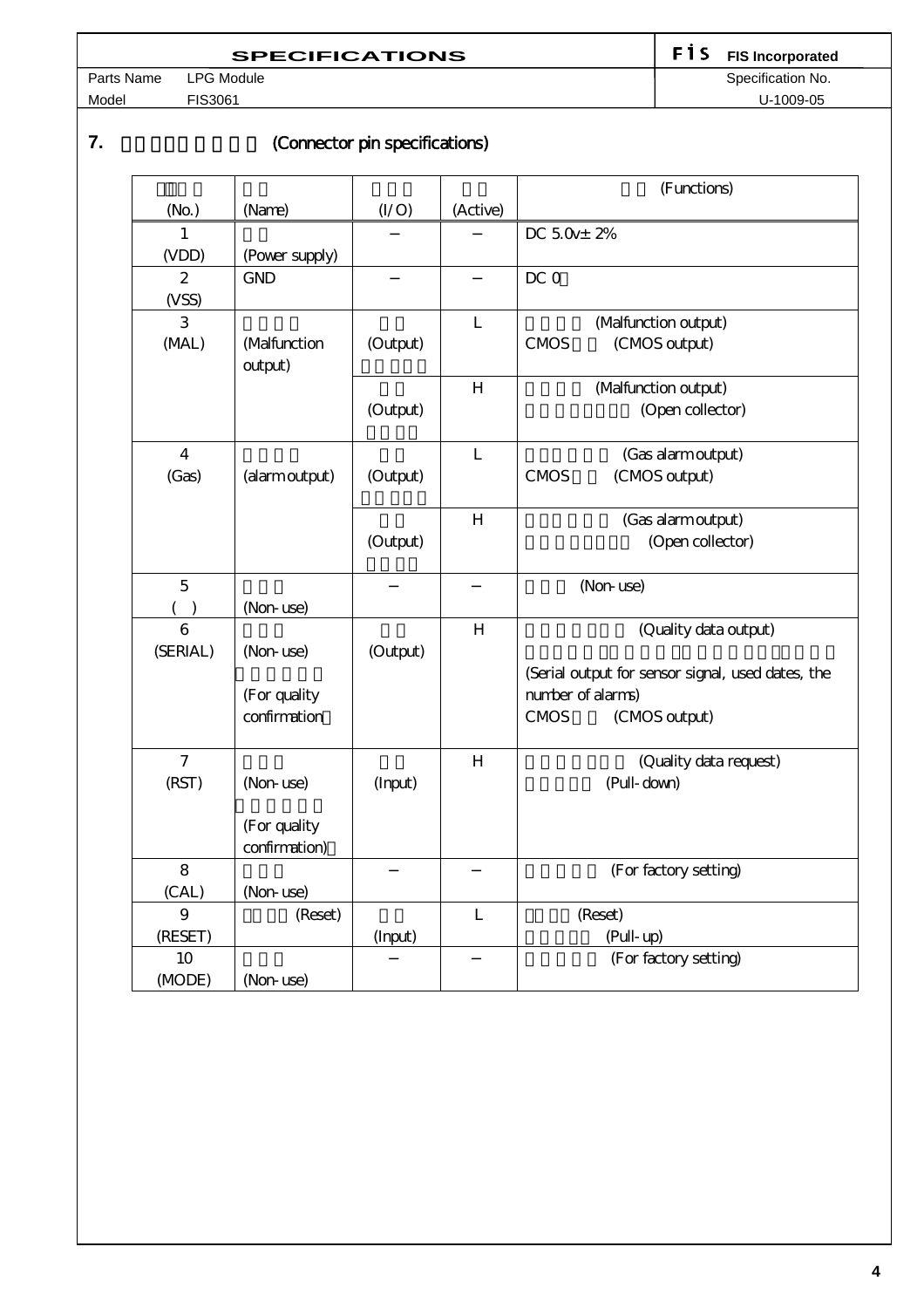|                             | <b>SPECIFICATIONS</b>                                                                                                                        | FİS<br><b>FIS Incorporated</b> |
|-----------------------------|----------------------------------------------------------------------------------------------------------------------------------------------|--------------------------------|
| Parts Name                  | <b>LPG Module</b>                                                                                                                            | Specification No.              |
| Model                       | <b>FIS3061</b>                                                                                                                               | U-1009-05                      |
| 8.                          | (Initial operation)                                                                                                                          |                                |
| 1.                          |                                                                                                                                              | <b>LED GREEN</b><br>0.5        |
|                             | (The early period of power- on for 7 seconds is sensor malfunction check and the warm up. LED(GREEN)                                         |                                |
| $\mathbf{2}$                | flashes for $0.5$ seconds.)                                                                                                                  |                                |
|                             | (After the early period for 7 seconds, the module shifts to "Normal surveillance mode" which continues until<br>power supply is turned off.) |                                |
| $\mathcal{S}_{\mathcal{S}}$ | LED(GREEN)                                                                                                                                   |                                |
|                             | ("Normal surveillance mode": Green LED is lit.)                                                                                              |                                |
| 9.                          | (Sensor driving specifications)                                                                                                              |                                |
| 1.                          | $SB-15B-CO$<br><b>LPG</b>                                                                                                                    |                                |
|                             | (The equipped sensor model is SB-15B-00, detecting methane.)                                                                                 |                                |
| $\mathbf{2}$                |                                                                                                                                              |                                |
|                             | (Sensor heater voltage: PWM, Sensor circuit voltage: DC)                                                                                     |                                |
| $\mathcal{S}_{\mathcal{S}}$ |                                                                                                                                              |                                |
|                             | (Temperature influence is compensated by a thermistor on the module.)                                                                        |                                |

# 10. **(Alarm specifications)**

|                     | (Item)      |                                    |            | (Specification) |                           | Renark)                   |
|---------------------|-------------|------------------------------------|------------|-----------------|---------------------------|---------------------------|
| LPG                 | (LPG alarm) | 0.02%                              |            |                 | (Non-alarm)               |                           |
|                     |             | 0.5%                               |            | (Alarm)         |                           |                           |
| (Gas is iso-butane) |             | <b>FIS</b>                         |            |                 | (FIS outgoing inspection) | (Design value)            |
|                     |             | 0.125%                             |            |                 | (Non-alarm)               | 0.15%                     |
|                     |             | 0.175%                             |            | (Alarm)         |                           | (Alarmstarts at higher    |
|                     |             |                                    |            |                 |                           | than $0.15%$              |
|                     |             |                                    |            |                 |                           | 0.12%                     |
|                     |             |                                    |            |                 |                           | (Alarmstops at lower than |
|                     |             |                                    |            |                 |                           | 0.12%                     |
|                     | (alarm      |                                    | 0.5% 30    |                 | (Within 30                |                           |
| response)           |             | seconds for 0.5% iso-butane)       |            |                 |                           |                           |
|                     | (Noise gas  |                                    | $1000$ ppm |                 |                           |                           |
| influence)          |             | (Non-alarm for 1000ppm of ethanol) |            |                 |                           |                           |

FIS LPG  $\overline{C}$ 

FIS defines specifications with iso-butane gas fixed for the official approval of the Japanese LPG gas alarm.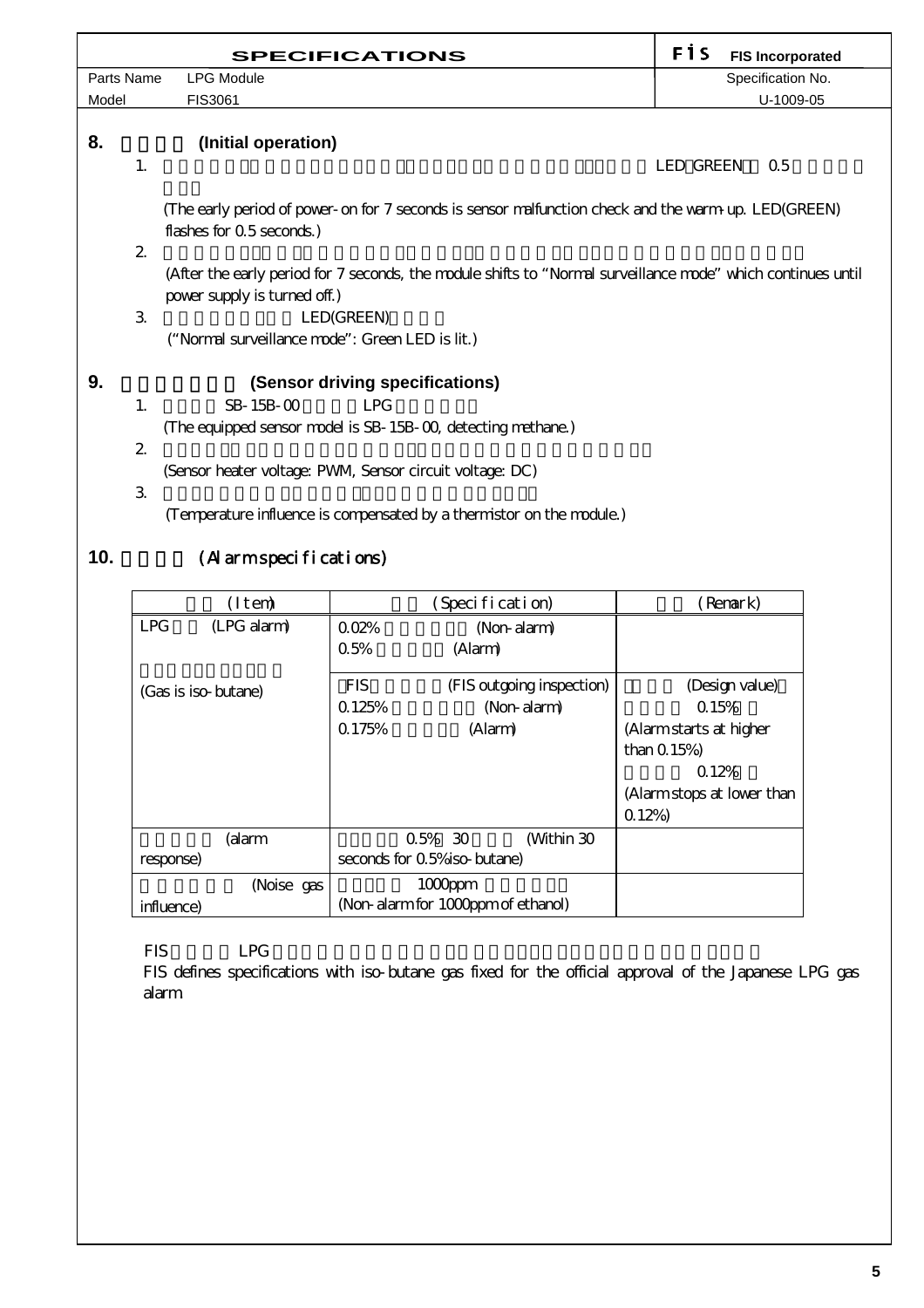|            | <b>F</b> is<br><b>FIS Incorporated</b><br><b>SPECIFICATIONS</b> |                                                                                                                                                                                                                                                                                                                                                                                                                              |      |                                                   |  |  |  |
|------------|-----------------------------------------------------------------|------------------------------------------------------------------------------------------------------------------------------------------------------------------------------------------------------------------------------------------------------------------------------------------------------------------------------------------------------------------------------------------------------------------------------|------|---------------------------------------------------|--|--|--|
| Parts Name |                                                                 | <b>LPG Module</b>                                                                                                                                                                                                                                                                                                                                                                                                            |      | Specification No.                                 |  |  |  |
| Model      |                                                                 | FIS3061                                                                                                                                                                                                                                                                                                                                                                                                                      |      | U-1009-05                                         |  |  |  |
| 11.<br>12. | 1.<br>$\mathbf{z}$<br>$\mathcal{S}$<br>1.                       | (Malfunction output)<br><b>ML</b><br><b>LED</b><br>(Sensor is always checked for malfunction. In case of malfunction, red and green LEDs<br>alternatively blink at an interval of 0.25 seconds.)<br>(When the sensor returns to normal function, malfunction<br>signal is automatically cancelled.<br>is connected to a pull- up resistor in the module. If this terminal is not used, leave it open)<br><b>RESET</b><br>Low | 0.25 | (This terminal<br>("Low" signal input             |  |  |  |
|            |                                                                 | resets the function and re-start the function from the pre-heating mode.)                                                                                                                                                                                                                                                                                                                                                    |      |                                                   |  |  |  |
|            | $\mathbf{z}$                                                    | is connected to a pull- up resistor in the module. If this terminal is not used, leave it open)                                                                                                                                                                                                                                                                                                                              |      | (This terminal                                    |  |  |  |
| 13.        |                                                                 | (CAL) (MODE) Non-use terminals                                                                                                                                                                                                                                                                                                                                                                                               |      |                                                   |  |  |  |
|            | 1.                                                              |                                                                                                                                                                                                                                                                                                                                                                                                                              |      | (These terminals are prepared for factory. Do not |  |  |  |
|            |                                                                 | use them for mass production)                                                                                                                                                                                                                                                                                                                                                                                                |      |                                                   |  |  |  |
|            | $2\,$                                                           | resistor in the module. If this terminal is not used, leave it open.)                                                                                                                                                                                                                                                                                                                                                        |      | (This terminal is connected to a pull-up          |  |  |  |
| 14.        | 1.                                                              | (RST) (Quality data)<br>SERIAL                                                                                                                                                                                                                                                                                                                                                                                               |      |                                                   |  |  |  |
|            | $\boldsymbol{2}$                                                | VD<br><b>GND</b><br>(Gas sensor signal, used dates, and the number of alarms can be obtained through the SERIAL terminal for<br>quality confirmation purpose only. No guarantee for mass-production use. Do not use this for<br>mass-production. These I/O don t connect to VD and GND.)<br><b>RST</b><br>75msec<br>H <sub>I</sub><br><b>SERIAL</b>                                                                          |      |                                                   |  |  |  |
|            | 3                                                               | ("HI" input to RST terminal for more than 75 msec releases one set of latest serial data.)<br>9600bps 8bit<br>Hi                                                                                                                                                                                                                                                                                                             |      | 0 5vDC ASCII                                      |  |  |  |
|            | 4.                                                              | (Transmitting protocol: 9600bps, 8bit, none parity, stop bits 1, no flow control, 0 to 5V DC, ASCII, Active Hi)<br>(SERIAL)<br>Reverse the output of terminal (SERIAL) with a transistor to see the output in Hyper Terminal.                                                                                                                                                                                                |      |                                                   |  |  |  |
|            |                                                                 |                                                                                                                                                                                                                                                                                                                                                                                                                              |      |                                                   |  |  |  |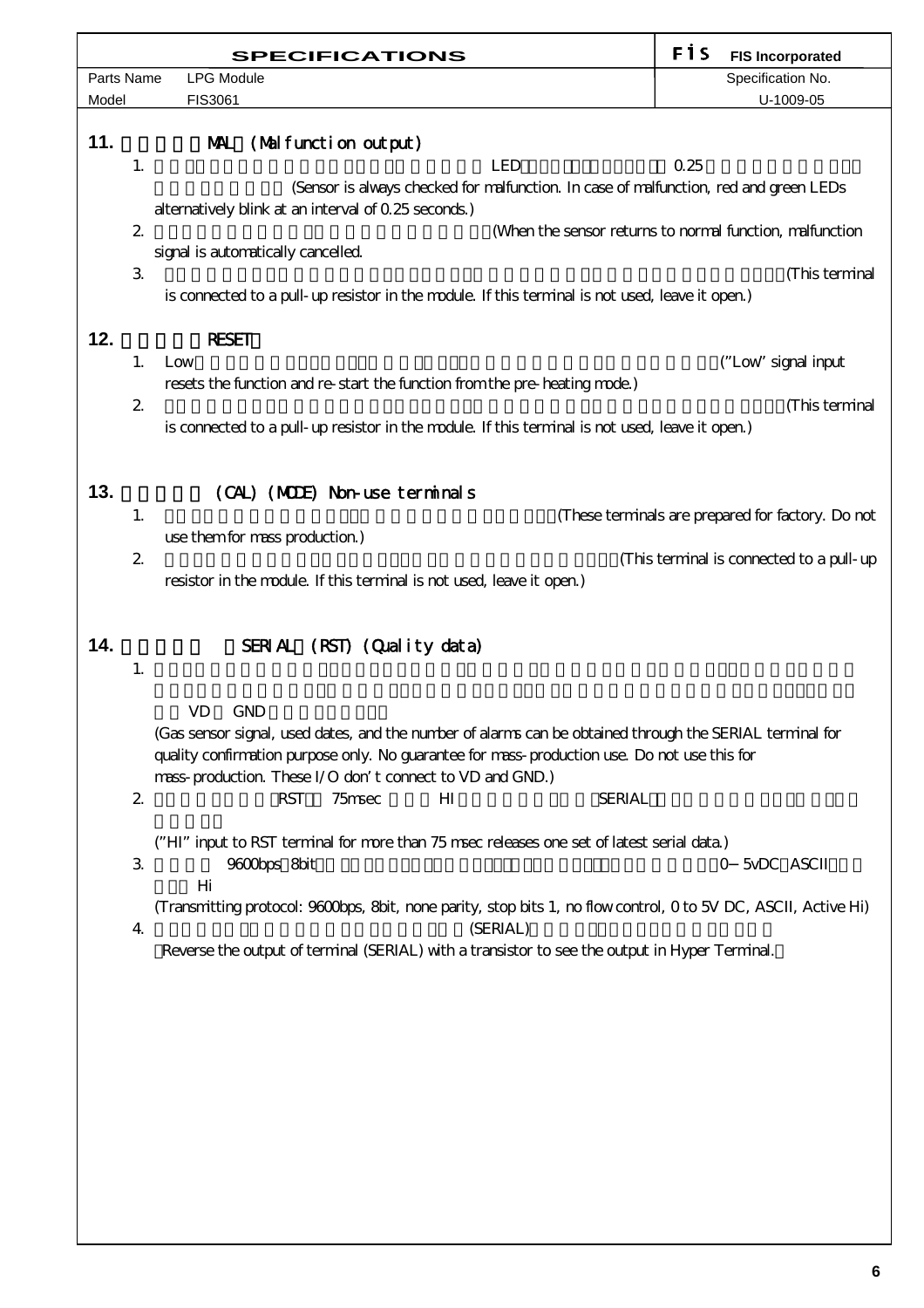|            | <b>SPECIFICATIONS</b> | <b>FIS Incorporated</b> |
|------------|-----------------------|-------------------------|
| Parts Name | LPG Module            | Specification No.       |
| Model      | FIS3061               | U-1009-05               |
|            |                       |                         |

 $5.$ 

Contents of SERIAL output

| (Byte No.)    | (Value)             | (Contents)                           |
|---------------|---------------------|--------------------------------------|
| -3<br>$\circ$ | 4 byte ASCII string | 0739) (Compensated                   |
|               |                     | sensor data (e.g. 0739))             |
| 4             | QxO9                | Tab                                  |
| 5<br>-7       | 3 byte ASCII string | $+25$ ) (Temperature (e.g. $+25$ ))  |
| 8             | QxO9                | Tab                                  |
| 9<br>-12      | byte ASCII string   | 9999 (Used dates (0 to 9999))<br>O   |
| 13            | QxO9                | Tab                                  |
| 14 15         | 2 byte ASCII string | 99 (The number alarm (0 to 99))<br>O |
| 16            | QxO9                | Tab                                  |
| 17<br>18      | 2 byte ASCII string | (Status code)                        |
| 20<br>19      | OxOD OxOA           | CR/LF                                |

(An example of serial signal)

| Rev EQ01 FIS3031 |                  |      |          |   |  |
|------------------|------------------|------|----------|---|--|
|                  | GAS_Cal[abs] 500 |      |          |   |  |
| HGAS temp date   |                  |      | GAS stat |   |  |
| $0930 +23$       |                  | ന്നറ | ന        | ന |  |
| <b>0930</b>      | $+23$            | ന്നറ | ന        | ന |  |
| ന്ദുറ            | $+23$            | ന്നറ | ന        | m |  |

(Meaning of data)

| Rev         | (Software No.)                          |
|-------------|-----------------------------------------|
| GAS_Cal     | (Sensor data at iso-butane calibration) |
| <b>HGAS</b> | (Compensated sensor data)               |
| temp        | (Temperature)                           |
| date        | (Used dates)                            |
| <b>GAS</b>  | (The number of alarms)                  |
| Stat        | (Status)                                |
|             |                                         |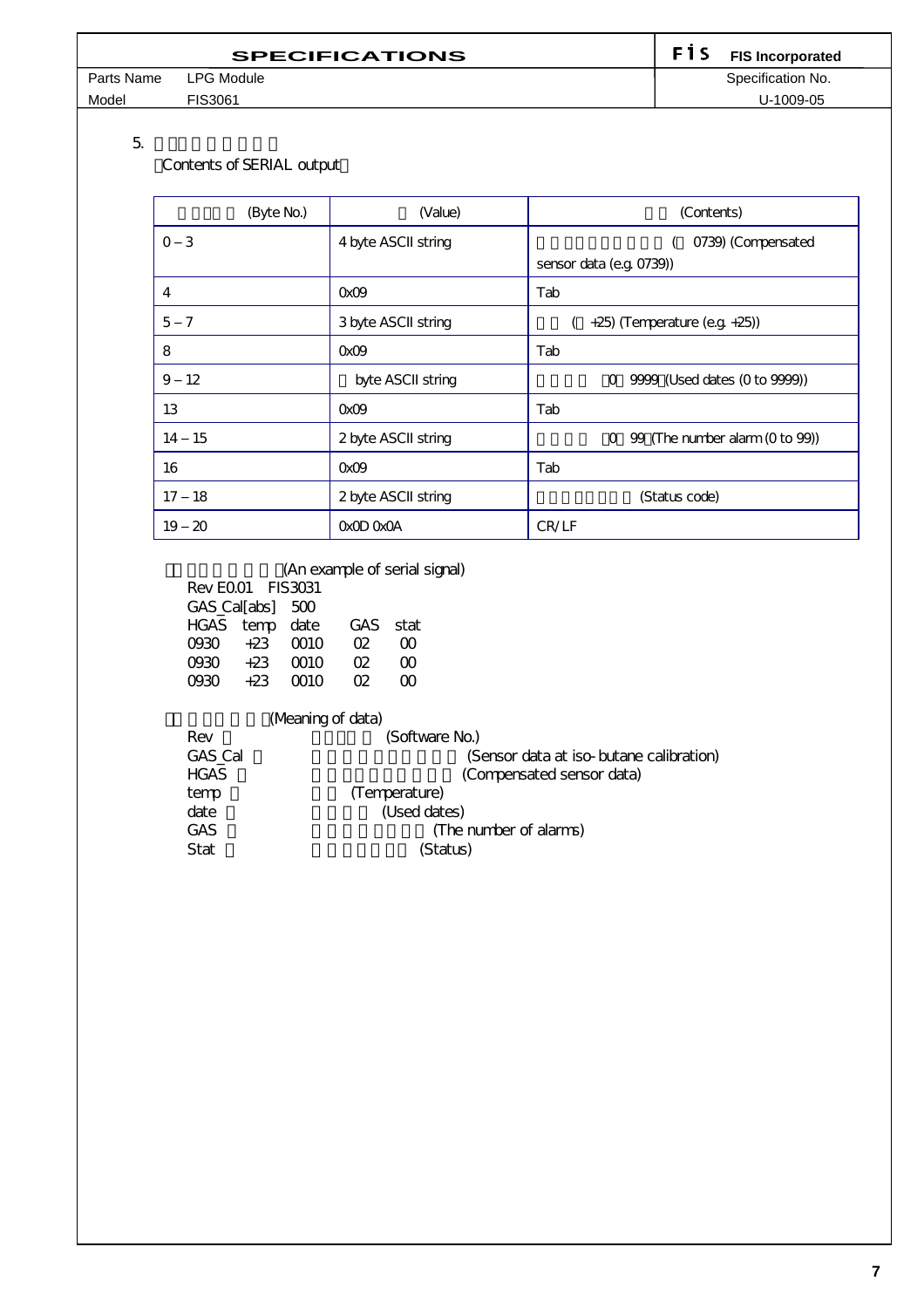|            | <b>SPECIFICATIONS</b> | <b>F</b> 1 S FIS Incorporated |
|------------|-----------------------|-------------------------------|
| Parts Name | LPG Module            | Specification No.             |
|            |                       |                               |

Model FIS3061 U-1009-05

15. LED (LED output specifications)

| Item              | Contents                                                                                                          |
|-------------------|-------------------------------------------------------------------------------------------------------------------|
| Initial operation | GREEN 05<br>GREEN blinks at an interval of 0.5 sec. RED off (Quick GREEN blink))                                  |
| Normal operation  | <b>GREEN</b><br>GREEN lit, RED off (GREEN lit)                                                                    |
| Malfunction       | GREEN RED $0.25$<br>GREEN and RED alternatively blink at an interval of 0.25 sec. (GREE/RED<br>alternative blink) |
| Gas<br>Gas alarm  | <b>GREEN</b><br>RED 1<br>GREEN and RED blinks at the same interval of one second (ORANGE blink)                   |

## 16. **(Mechanical characteristics)**

| NO           |                   | (Contents, conditions)                               | (Criteria)                         |
|--------------|-------------------|------------------------------------------------------|------------------------------------|
|              | (Parameter)       |                                                      |                                    |
| 1            |                   |                                                      | 9.8N(1)<br>(More than              |
|              | (Tensile strength | Between gas sensor and PCB, and connector<br>and PCB | $9.8N$ $(1kgf)$                    |
| $\mathbf{2}$ | (Vibration)       | $1.3g$ (Acceleration: $1.3G$ )                       | (Should                            |
|              |                   | 5 500Hz (Frequency range: 5 to                       | satisfy the alarm specifications.) |
|              |                   | 500Hz                                                |                                    |
|              |                   | (Condition of changing                               |                                    |
|              |                   | the sweep: Logarithmic)                              |                                    |
|              |                   | 3<br>$X, Y, Z$ (Direction of                         |                                    |
|              |                   | vibration: $3$ dimensions $(X, Y, Z)$                |                                    |
|              |                   | (Duration of sweep: 40min)<br>40                     |                                    |
|              |                   | (Duration: 1hr<br>1                                  |                                    |
|              |                   | of each direction)                                   |                                    |
| 3            | (Drop             | (Free release from the                               | (Should                            |
|              | and impact)       | height of 1m)                                        | satisfy the alarm specifications.) |
|              |                   | (Floor material:                                     |                                    |
|              |                   | Concrete)                                            |                                    |
|              |                   | (Number of drops: 3 times)                           |                                    |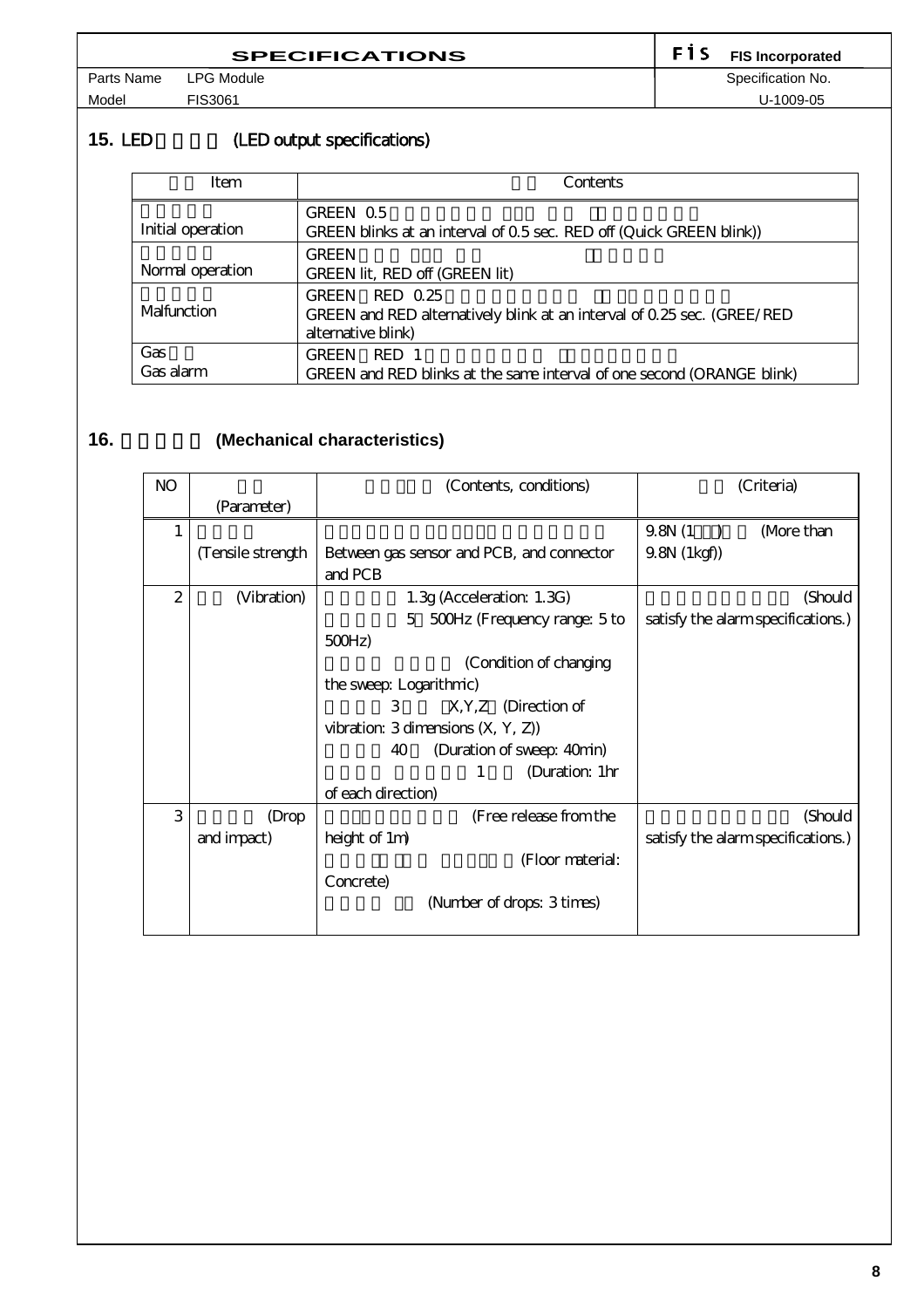|            | <b>SPECIFICATIONS</b>                                                                      |                                     | FİS<br><b>FIS Incorporated</b>   |
|------------|--------------------------------------------------------------------------------------------|-------------------------------------|----------------------------------|
| Parts Name | <b>LPG Module</b>                                                                          |                                     | Specification No.                |
| Model      | FIS3061                                                                                    |                                     | U-1009-05                        |
| 17.        | (Model No. and production lot No.)                                                         |                                     |                                  |
|            | (A label showing the model No. and production lot No. as below is attached on the module.) |                                     |                                  |
|            | $\begin{array}{cccc} F & I & S & 6 & XXXX \\ Y & Y & M & M & - & D & D \end{array}$        | (Model No.)<br>(Production lot No.) |                                  |
|            |                                                                                            |                                     |                                  |
|            |                                                                                            | YY:                                 | (Two lower digits of             |
|            |                                                                                            | production calendar year)           |                                  |
|            |                                                                                            | MM                                  | $: 01 - 12$ (Month, 01 to 12)    |
|            |                                                                                            | DD:                                 | ; $01-99$ (Tracing No. 01 to 99) |
|            |                                                                                            |                                     |                                  |
| 18.        | (Anti-humidity material)                                                                   |                                     |                                  |
|            | (Anti-humidity material is painted on the necessary parts of the module.)                  |                                     |                                  |
|            |                                                                                            |                                     |                                  |
| 19.        | (Timing chart)                                                                             |                                     |                                  |
|            | The timing chart is non-disclosure for the know-how and intellectual property protection.  |                                     |                                  |
|            |                                                                                            |                                     |                                  |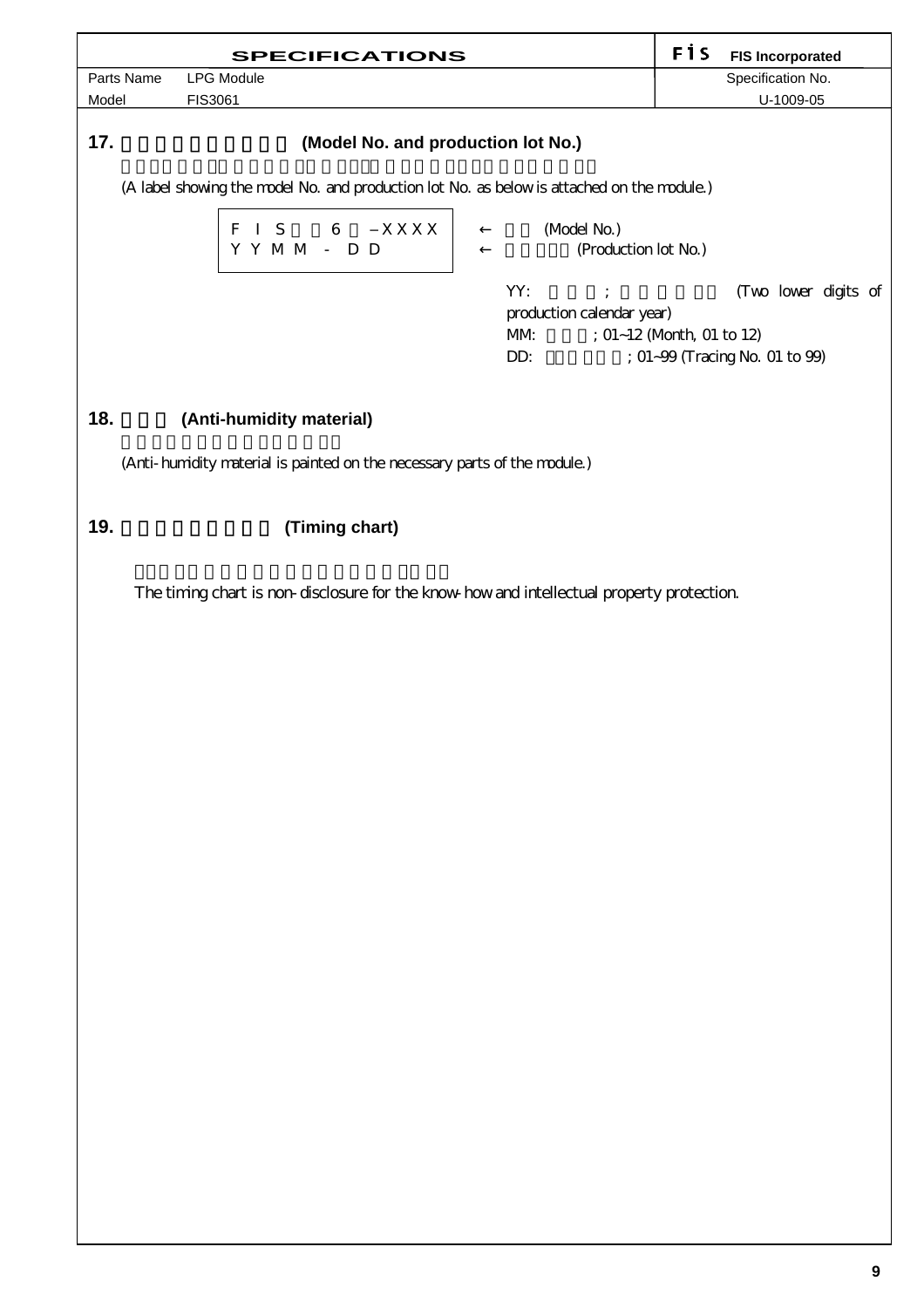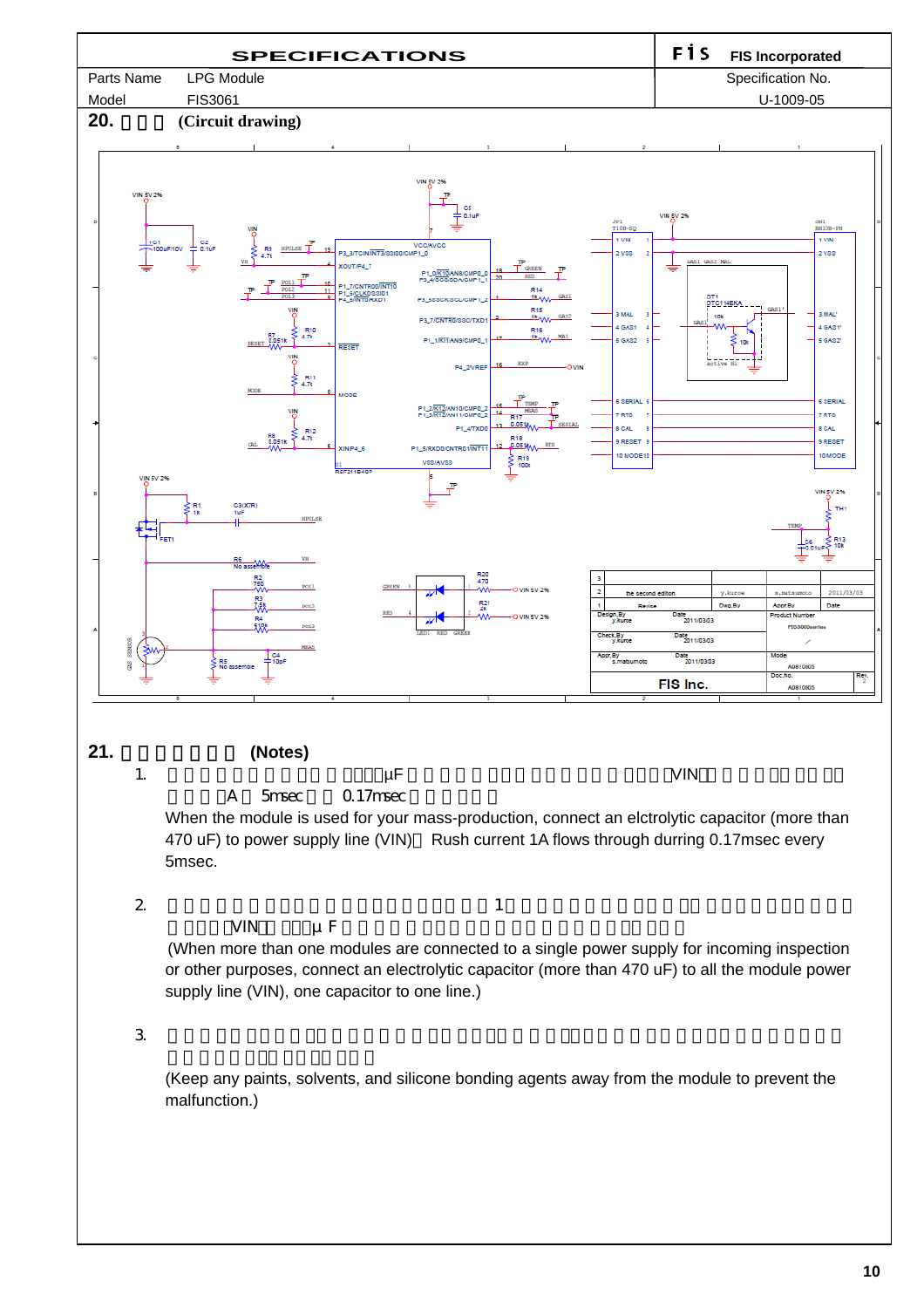|       |                                                                                                                             |                     | <b>SPECIFICATIONS</b>                                                                           | <b>F</b> is<br><b>FIS Incorporated</b> |
|-------|-----------------------------------------------------------------------------------------------------------------------------|---------------------|-------------------------------------------------------------------------------------------------|----------------------------------------|
|       | Parts Name                                                                                                                  | <b>LPG Module</b>   |                                                                                                 | Specification No.                      |
| Model |                                                                                                                             | FIS3061             |                                                                                                 | U-1009-05                              |
|       |                                                                                                                             |                     |                                                                                                 |                                        |
| 22.   |                                                                                                                             |                     | (Related documents)                                                                             |                                        |
|       | 1.                                                                                                                          |                     | (Packaging (under preparation))                                                                 |                                        |
|       | $\mathbf{z}$                                                                                                                |                     | (Product drawing (under preparation))                                                           |                                        |
|       |                                                                                                                             |                     |                                                                                                 |                                        |
| 23.   |                                                                                                                             | (Quality assurance) |                                                                                                 |                                        |
|       |                                                                                                                             |                     | (This product shall keep the basic performance as a gas sensor module for a period of 7 years.) |                                        |
| 24.   |                                                                                                                             |                     | (Handling of this specification)                                                                |                                        |
|       |                                                                                                                             |                     | (This specification shall be exchanged between customer and FIS Inc.)                           |                                        |
|       | (Other contents than specified in this specification shall be decided through mutual consultation between both<br>parties.) |                     |                                                                                                 |                                        |
|       |                                                                                                                             |                     |                                                                                                 |                                        |

(All or a part of this specification shall not be disclosed to any third parties without advance consent of the other party. The above mentioned third party excludes agent.)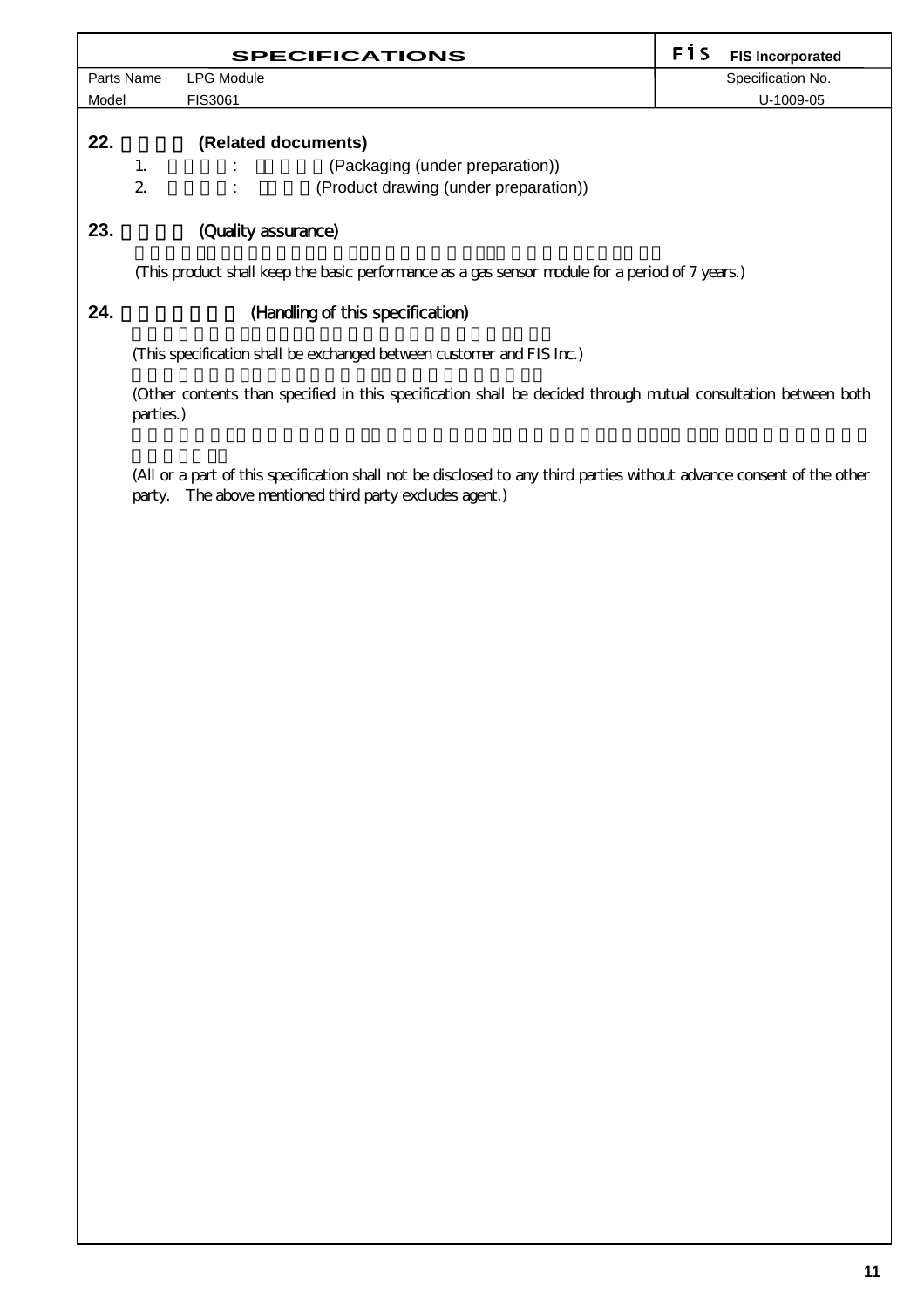